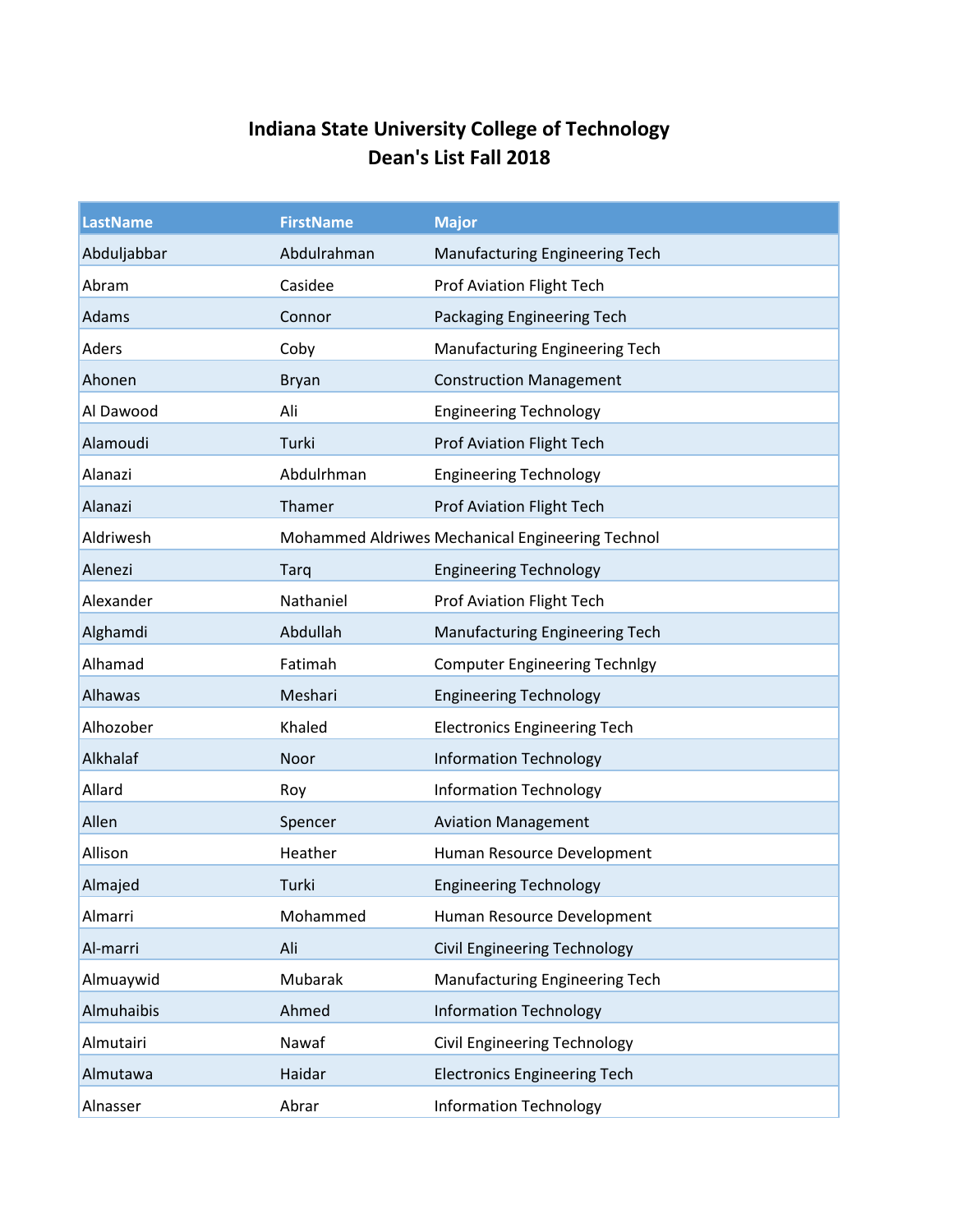| Alnasser         | Hassan        | <b>Civil Engineering Technology</b>   |
|------------------|---------------|---------------------------------------|
| Alnefaie         | Faisal        | <b>Engineering Technology</b>         |
| Alosaily         | Alwaled       | <b>Prof Aviation Flight Tech</b>      |
| Alotibi          | Ahmed         | Manufacturing Engineering Tech        |
| Alqassab         | Nasser        | <b>Aviation Management</b>            |
| Alsagoor         | Mohammed      | <b>Electronics Engineering Tech</b>   |
| Alshangiti       | Mahmoud       | <b>Engineering Technology</b>         |
| Alshanqiti       | Moayad        | <b>Mechanical Engineering Technol</b> |
| Alsubaie         | Khalid        | Automat&Control Engineer Tech         |
| Alsubhi          | Fayyad        | <b>Prof Aviation Flight Tech</b>      |
| Alsubhi          | Osama         | <b>Prof Aviation Flight Tech</b>      |
| Alsunayni        | Hassan        | <b>Mechanical Engineering Technol</b> |
| Altamimi         | Abdullah      | Manufacturing Engineering Tech        |
| Alvey            | Jake          | <b>Construction Management</b>        |
| Anderson         | Austin        | <b>Prof Aviation Flight Tech</b>      |
| Anderson         | Robert        | <b>Adult &amp; Career Education</b>   |
| Andrews          | Tristin       | <b>Construction Management</b>        |
| Angulo           | Ashley        | <b>Mechanical Engineering Technol</b> |
| Armbruster       | Luke          | <b>Prof Aviation Flight Tech</b>      |
| Atkins           | Dakota        | <b>Construction Management</b>        |
| Baeshen          | Furas         | <b>Mechanical Engineering Technol</b> |
| Baeshen          | Sultan        | <b>Mechanical Engineering Technol</b> |
| <b>Bailey</b>    | Gregory       | Safety Management                     |
| <b>Baillieul</b> | Charlene      | Human Resource Development            |
| <b>Bales</b>     | Zackary       | <b>Prof Aviation Flight Tech</b>      |
| Ball             | Jacob         | <b>Unmanned Systems</b>               |
| <b>Barbee</b>    | Alexis        | Human Resource Development            |
| <b>Barnard</b>   | Austin        | <b>Mechanical Engineering Technol</b> |
| <b>Barr</b>      | Alissa        | Interior Architecture Design          |
| <b>Bartel</b>    | Seth          |                                       |
|                  |               | <b>Information Technology</b>         |
| Bassemier        | Samuel        | <b>Aviation Management</b>            |
| <b>Batchelor</b> | Henry         | <b>Information Technology</b>         |
| <b>Baten</b>     | Kendall       | Automotive Engineering Tech           |
| Baumgartner      | Eric          | <b>Prof Aviation Flight Tech</b>      |
| Bayer            | <b>Dustin</b> | Architectural Engineering Tech        |
| Bays             | Zachary       | Human Resource Development            |
| <b>Belich</b>    | Abigail       | Human Resource Development            |
| Bell             | Mack          | Architectural Engineering Tech        |
| <b>Bemish</b>    | Alina         | <b>Aviation Management</b>            |
| Bender           | Olivia        | Textiles, Apparel & Merchandising     |
| Benson           | Megan         | Human Resource Development            |
| Bequette         | Benjamin      | <b>Computer Engineering Technlgy</b>  |
| Bergwitz         | <b>Brooke</b> | Human Resource Development            |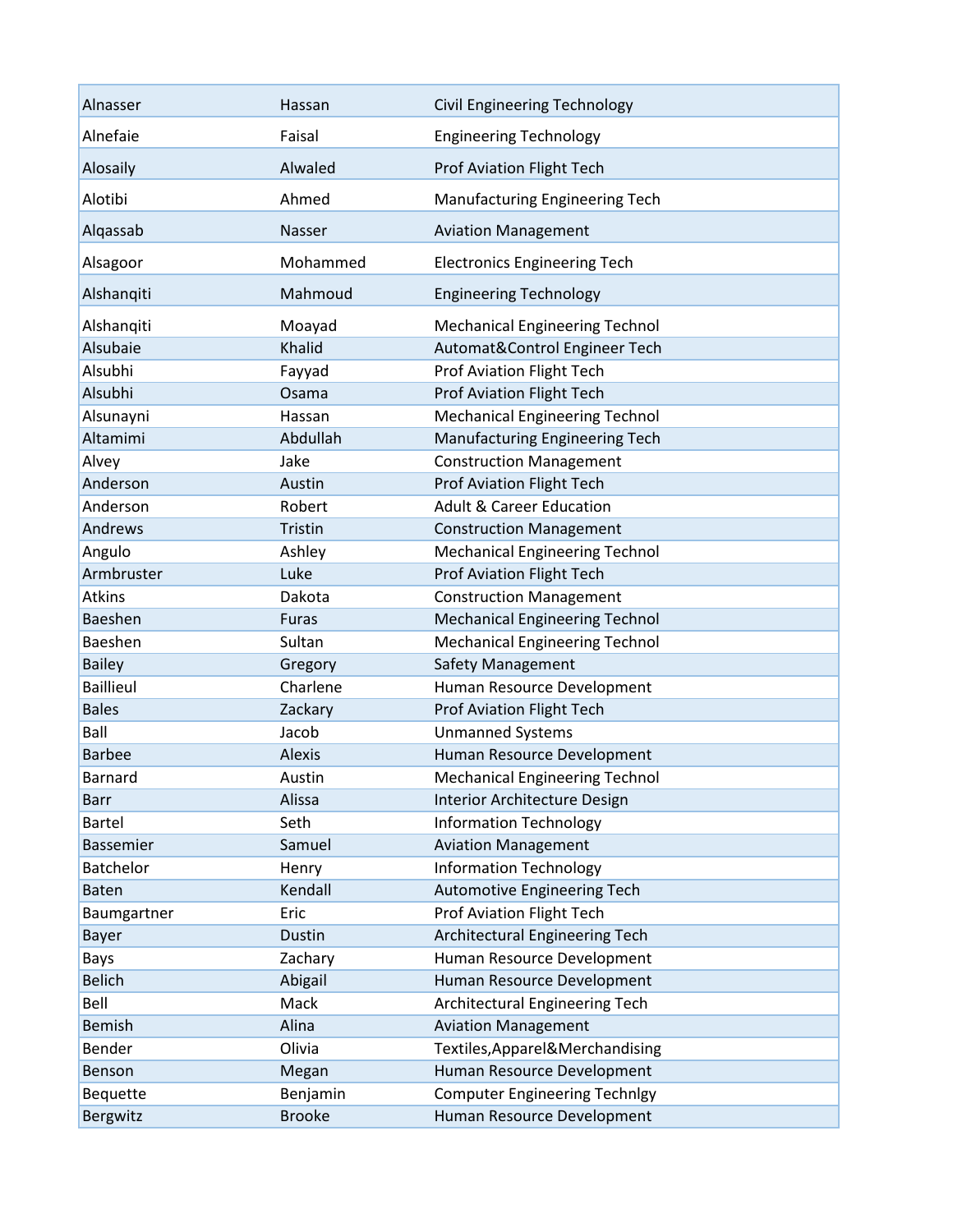| <b>Bicknell</b>   | Tyler           | <b>Information Technology</b>         |
|-------------------|-----------------|---------------------------------------|
| <b>Bilohlavek</b> | Caytlin         | Interior Architecture Design          |
| <b>Birchfield</b> | Kevin           | <b>Mechanical Engineering Technol</b> |
| <b>Blade</b>      | Tacarra         | Human Resource Development            |
| Bojarun           | Jonathan        | Automotive Engineering Tech           |
| <b>Bolinger</b>   | Kyle            | <b>Computer Engineering Technlgy</b>  |
| Booe              | Maggie          | Engineering                           |
| <b>Bowlin</b>     | Casandra        | Interior Architecture Design          |
| <b>Bradshaw</b>   | Jacob           | <b>Computer Engineering Technlgy</b>  |
| <b>Brady</b>      | Samantha        | <b>Aviation Management</b>            |
| <b>Branum</b>     | Madison         | <b>Aviation Management</b>            |
| <b>Brewer</b>     | Aleni           | <b>Construction Management</b>        |
| <b>Brooks</b>     | <b>Nicholas</b> | <b>Mechanical Engineering Technol</b> |
| <b>Brown</b>      | Dylan           | <b>Information Technology</b>         |
| <b>Brown</b>      | Trevor          | <b>Unmanned Systems</b>               |
| <b>Brown</b>      | Whitney         | Interior Architecture Design          |
| <b>Bruce</b>      | Jalik           | <b>Aviation Management</b>            |
| <b>Bruce</b>      | Michael         | <b>Prof Aviation Flight Tech</b>      |
| <b>Brummett</b>   | Robert          | <b>Mechanical Engineering Technol</b> |
| <b>Bu Hamad</b>   | Ahmed           | <b>Civil Engineering Technology</b>   |
| Bumgardner        | <b>Braden</b>   | <b>Aviation Management</b>            |
| <b>Buraconak</b>  | William         | Engineering                           |
| <b>Burge</b>      | Lucas           | <b>Construction Management</b>        |
| <b>Burris</b>     | <b>Brandon</b>  | <b>Prof Aviation Flight Tech</b>      |
| Cain              | Shaylen         | Human Resource Development            |
| Cain              | William         | <b>Unmanned Systems</b>               |
| Calderon          | Andres          | <b>Electronics Engineering Tech</b>   |
| Camden            | Duncan          | <b>Aviation Management</b>            |
| Campbell          | Cierra          | Textiles, Apparel & Merchandising     |
| Campbell          | Konner          | <b>Prof Aviation Flight Tech</b>      |
| Cao               | Zhiyang         | <b>Information Technology</b>         |
| Carr              | Alec            | <b>Aviation Management</b>            |
| Carrasco          | Jesus           | <b>Construction Management</b>        |
| Carter            | Jonathan        | <b>Construction Management</b>        |
| Carver            | Christopher     | <b>Engineering Technology Mgt</b>     |
| Casey             | Jack            | Packaging Engineering Tech            |
| Casey             | Nicholas        | Packaging Engineering Tech            |
| Cash              | Matthias        | Automotive Engineering Tech           |
| Cates             | Michael         | <b>Information Technology</b>         |
| Chambers          | Darci           | Interior Architecture Design          |
| Chambers          | Ryan            | <b>Prof Aviation Flight Tech</b>      |
| Chehreh-Tab       | Darian          | <b>Aviation Management</b>            |
| Chukwunwike       | Esther          | <b>Computer Engineering Technlgy</b>  |
| Chupp             | Spencer         | Prof Aviation Flight Tech             |
| Ciszek            | Margaret        | Interior Architecture Design          |
| Claghorn          | Madison         | Interior Architecture Design          |
| Clem              | Dylan           | <b>Information Technology</b>         |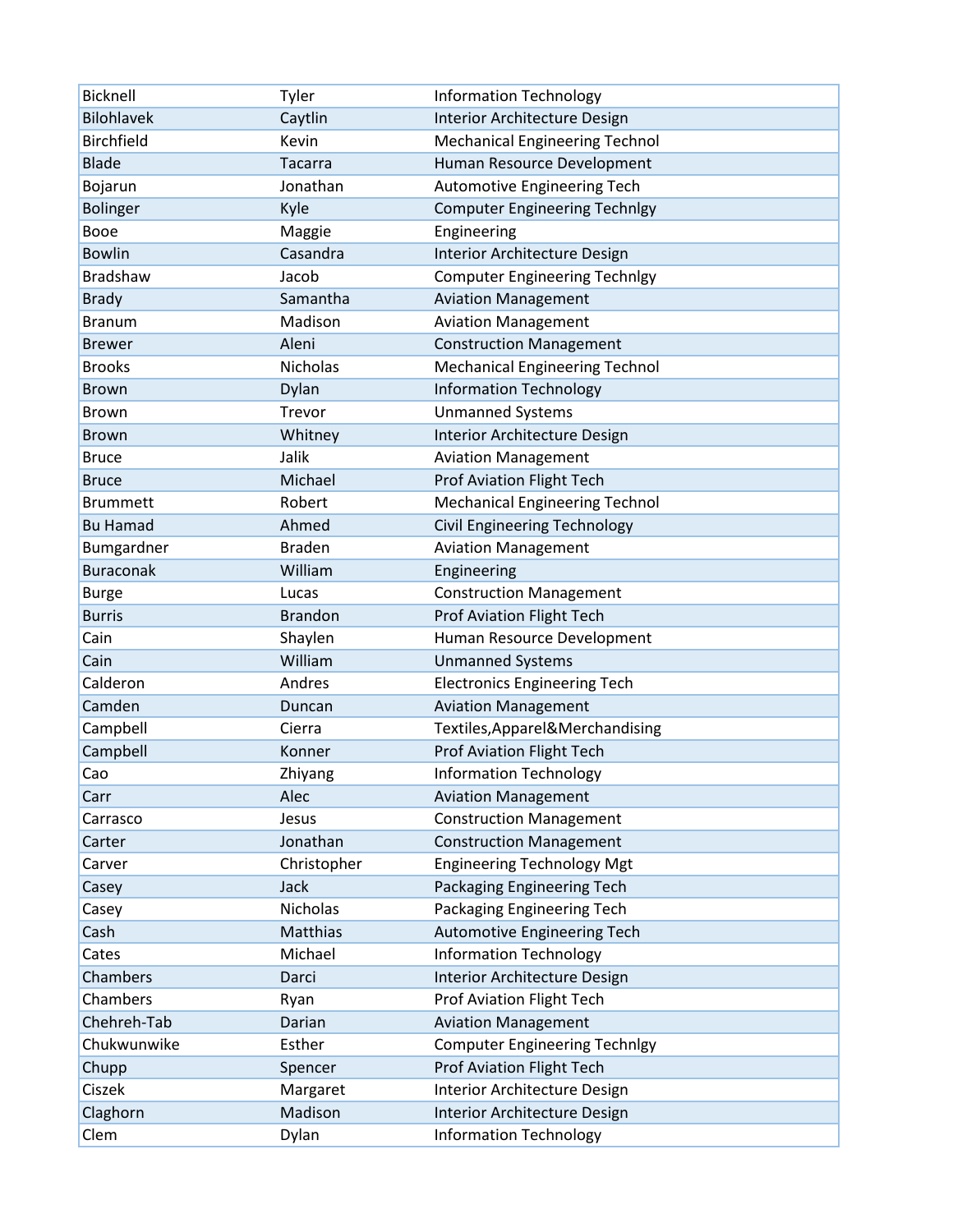| Clifford       | Michael        | <b>Construction Management</b>        |
|----------------|----------------|---------------------------------------|
| Clone          | Timothy        | Automotive Engineering Tech           |
| Cloteaux       | David          | <b>Construction Management</b>        |
| Coble          | Ivy            | <b>Aviation Management</b>            |
| Collins        | Mitchell       | <b>Mechanical Engineering Technol</b> |
| Cordero        | Israel         | <b>Construction Management</b>        |
| Cottrell       | Wesley         | Packaging Engineering Tech            |
| Cox            | McKayla        | Human Resource Development            |
| Crawford       | <b>Brandon</b> | <b>Construction Management</b>        |
| Crawford       | <b>Brian</b>   | <b>Construction Management</b>        |
| Crispin        | Cole           | <b>Computer Engineering Technlgy</b>  |
| Cundiff        | Cooper         | Prof Aviation Flight Tech             |
| Curley         | Michael        | Human Resource Development            |
| Daly           | Gregory        | <b>Unmanned Systems</b>               |
| Damon          | Kristopher     | <b>Mechanical Engineering Technol</b> |
| Darrah         | Jesse          | <b>Construction Management</b>        |
| Dart           | David          | <b>Unmanned Systems</b>               |
| Daugherty      | Sean           | <b>Unmanned Systems</b>               |
| Davenport      | Maggie         | Human Resource Development            |
| Davidson       | Stone          | <b>Unmanned Systems</b>               |
| Davis          | Jacob          | Prof Aviation Flight Tech             |
| <b>Dawkins</b> | Brendan        | <b>Unmanned Systems</b>               |
| Dawson         | Sean           | <b>Prof Aviation Flight Tech</b>      |
| DeKeyser       | Samuel         | Prof Aviation Flight Tech             |
| Denison        | Daniel         | <b>Prof Aviation Flight Tech</b>      |
| Denoyer        | Alexandria     | Packaging Engineering Tech            |
| Denton         | Alicia         | <b>Adult &amp; Career Education</b>   |
| Denton         | Felix          | <b>Adult &amp; Career Education</b>   |
| DiCampli       | Thomas         | <b>Adult &amp; Career Education</b>   |
| Dickhut        | Kurt           | <b>Aviation Management</b>            |
| Dickman        | Megan          | <b>Adult &amp; Career Education</b>   |
| Dines          | Christopher    | <b>Unmanned Systems</b>               |
| Dingley        | <b>Bryan</b>   | <b>Construction Management</b>        |
| DiPalmo        | Nicholas       | <b>Information Technology</b>         |
| Dobner         | Cole           | <b>Aviation Management</b>            |
| Dodd           | Gregory        | <b>Information Technology</b>         |
| Donovan        | Chaney         | <b>Prof Aviation Flight Tech</b>      |
| Dossett        | Chad           | <b>Adult &amp; Career Education</b>   |
| Doucette       | Cassidy        | <b>Safety Management</b>              |
| <b>Draxler</b> | Taylor         | <b>Construction Management</b>        |
| <b>DuBois</b>  | Peyton         | Automotive Engineering Tech           |
| Dunham         | Kalee          | Interior Architecture Design          |
| Dunham         | Kiefer         | <b>Mechanical Engineering Technol</b> |
| Duszynski      | Joseph         | <b>Prof Aviation Flight Tech</b>      |
| Edgecomb       | Madison        | Textiles, Apparel & Merchandising     |
| Edwards        | Torreon        | <b>Prof Aviation Flight Tech</b>      |
| Ehrlich        | McKenzie       | Human Resource Development            |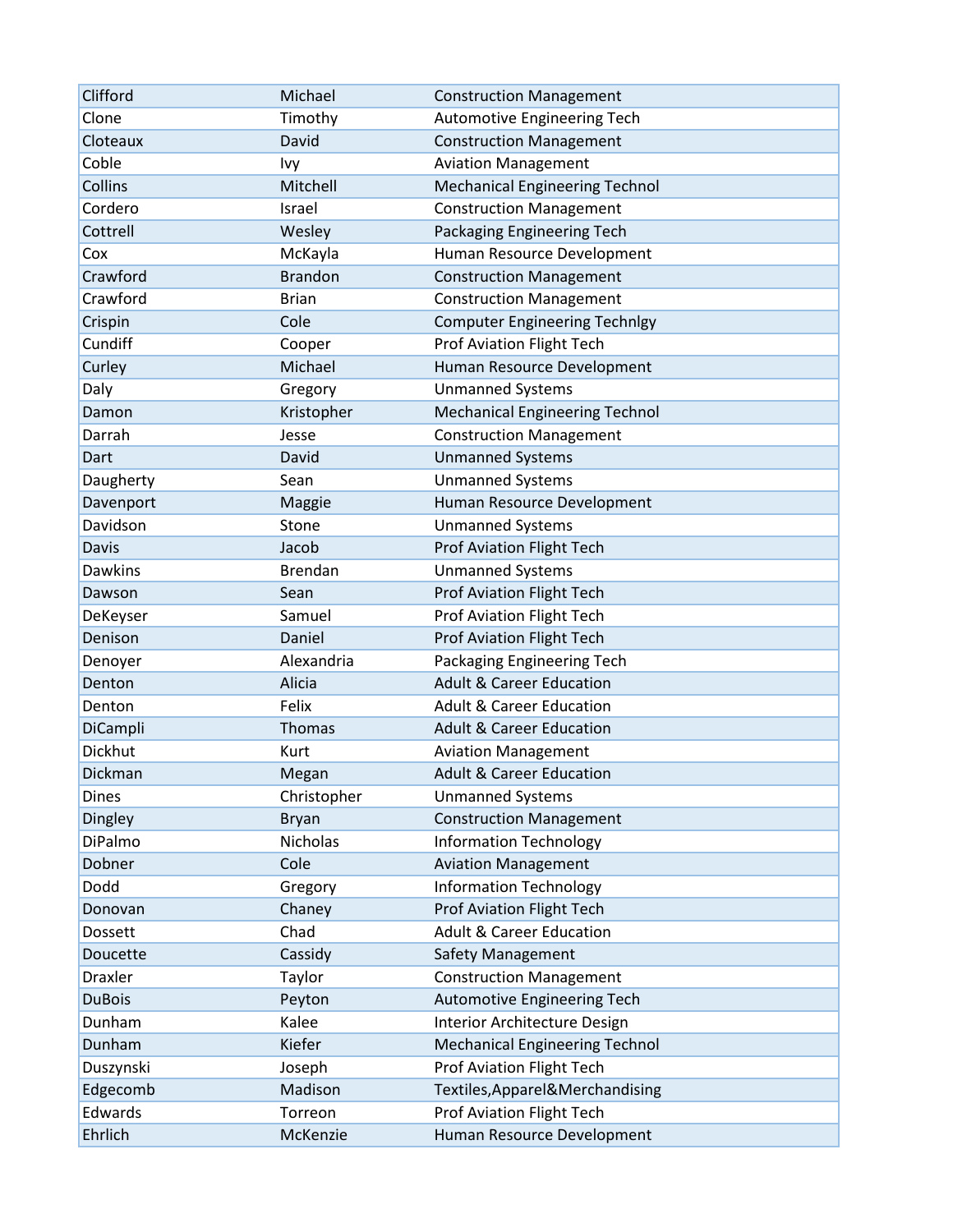| Eichberger  | Lauren      | Interior Architecture Design          |
|-------------|-------------|---------------------------------------|
| Ellsworth   | Amanda      | <b>Construction Management</b>        |
| Elmore      | Evan        | <b>Prof Aviation Flight Tech</b>      |
| England     | Riley       | <b>Aviation Management</b>            |
| Ennen       | Lucas       | <b>Construction Management</b>        |
| Falconer    | Lauren      | Textiles, Apparel & Merchandising     |
| Falkner     | Zachary     | <b>Construction Management</b>        |
| Farnsworth  | Jackson     | <b>Construction Management</b>        |
| Felemban    | Abdulmajeed | <b>Mechanical Engineering Technol</b> |
| Fentz       | Garett      | <b>Aviation Management</b>            |
| Ferdinand   | Cera        | <b>Construction Management</b>        |
| Ferguson    | Luke        | <b>Prof Aviation Flight Tech</b>      |
| Ferrell     | Wesley      | <b>Construction Management</b>        |
| Fierro      | Corri       | Human Resource Development            |
| <b>Figg</b> | Ryan        | Manufacturing Engineering Tech        |
| Finley      | Ayrelle     | <b>Information Technology</b>         |
| Fisher      | Samantha    | Interior Architecture Design          |
| Fleig       | Nathaniel   | Civil Engineering Technology          |
| Foley       | Kelli       | Human Resource Development            |
| Foley       | Paul        | <b>Construction Management</b>        |
| Fowler      | Maryann     | Human Resource Development            |
| Frame       | Jason       | <b>Unmanned Systems</b>               |
| Freeman     | Andrew      | Manufacturing Engineering Tech        |
| Fritz       | Isaiah      | Human Resource Development            |
| Garbison    | Claire      | <b>Information Technology</b>         |
| Garcia      | Kristal     | <b>Civil Engineering Technology</b>   |
| Gates       | Haley       | <b>Mechanical Engineering Technol</b> |
| Gossett     | Benjamin    | <b>Mechanical Engineering Technol</b> |
| Graves      | Taylor      | <b>Information Technology</b>         |
| Gray        | Tamir       | <b>Prof Aviation Flight Tech</b>      |
| Grayless    | Collin      | Prof Aviation Flight Tech             |
| Graziano    | Samantha    | Interior Architecture Design          |
| Green       | Dylan       | <b>Computer Engineering Technlgy</b>  |
| Green       | Tyler       | <b>Computer Engineering Technlgy</b>  |
| Green       | Jocelyn     | <b>Adult &amp; Career Education</b>   |
| Grenz       | Sophia      | Architectural Engineering Tech        |
| Grothaus    | Alyssa      | <b>Aviation Management</b>            |
| Guernsey    | Hannah      | <b>Mechanical Engineering Technol</b> |
| Guth        | Nathan      | Safety Management                     |
| Hall        | Dylan       | <b>Aviation Management</b>            |
| Hamilton    | Jeremy      | <b>Mechanical Engineering Technol</b> |
| Hargens     | Sierra      | <b>Mechanical Engineering Technol</b> |
| Harlan      | Christopher | <b>Unmanned Systems</b>               |
| Harmon      | Jacob       | <b>Mechanical Engineering Technol</b> |
| Harris      | Emma        | Human Resource Development            |
| Harris      | Sean        | <b>Prof Aviation Flight Tech</b>      |
| Hartzler    | Jonathan    | <b>Mechanical Engineering Technol</b> |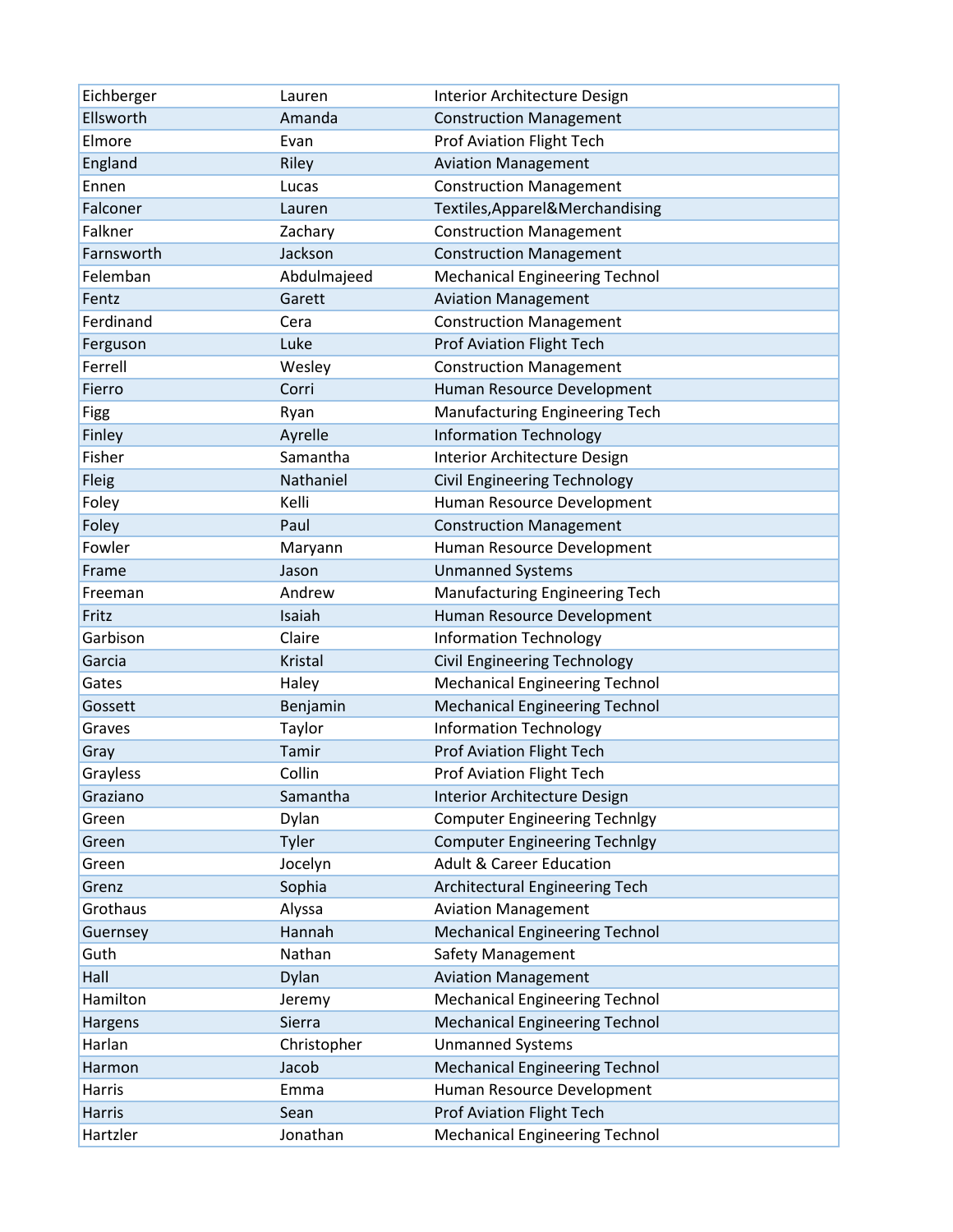| Hayes       | John            | <b>Construction Management</b>        |
|-------------|-----------------|---------------------------------------|
| Haywood     | <b>Nicholas</b> | Human Resource Development            |
| Haywood     | Sarah           | Human Resource Development            |
| Healy       | <b>Barbara</b>  | Engineering                           |
| Heidbreder  | Heather         | Architectural Engineering Tech        |
| Heidenreich | Douglas         | <b>Unmanned Systems</b>               |
| Hellmich    | Emma            | Textiles, Apparel & Merchandising     |
| Henning     | Patrick         | <b>Construction Management</b>        |
| Henry       | Dakota          | Civil Engineering Technology          |
| Hertel      | Wyatt           | <b>Computer Engineering Technlgy</b>  |
| Hill        | Jacob           | <b>Safety Management</b>              |
| Hill        | Jourdan         | <b>Aviation Management</b>            |
| Hochstetler | Daniel          | <b>Construction Management</b>        |
| Hogan       | Nicky           | <b>Construction Management</b>        |
| Holsapple   | Whitney         | Human Resource Development            |
| Hooks       | Madeline        | <b>Prof Aviation Flight Tech</b>      |
| Hooper      | Colton          | Prof Aviation Flight Tech             |
| Hopper      | Justin          | <b>Aviation Management</b>            |
| Hostetler   | Eli             | <b>Unmanned Systems</b>               |
| Howder      | Matthew         | Engineering                           |
| Howe        | <b>Branden</b>  | <b>Construction Management</b>        |
| Howe        | Olivia          | <b>Construction Management</b>        |
| Hughes      | Gage            | <b>Aviation Management</b>            |
| Humphrey    | Jeremy          | Engineering                           |
| Ingalsbe    | Ashton          | Human Resource Development            |
| Jackson     | Christopher     | <b>Unmanned Systems</b>               |
| Jackson     | Lucencee        | Civil Engineering Technology          |
| Jackson     | <b>Thomas</b>   | <b>Prof Aviation Flight Tech</b>      |
| Jacobs      | Kendall         | <b>Construction Management</b>        |
| Jacobs      | Madison         | Interior Architecture Design          |
| James       | Morgan          | Human Resource Development            |
| Jefson      | Lyle            | <b>Prof Aviation Flight Tech</b>      |
| Jiles       | Michael         | <b>Computer Engineering Technlgy</b>  |
| Jimenez     | Jacob           | <b>Electronics Engineering Tech</b>   |
| Jobbe       | Nicholas        | <b>Prof Aviation Flight Tech</b>      |
| Jochem      | Molly           | Safety Management                     |
| Johnson     | Kenzie          | Human Resource Development            |
| Jones       | Allison         | Automat&Control Engineer Tech         |
| Jones       | Kaitlyn         | <b>Mechanical Engineering Technol</b> |
| Jones       | Morgan          | <b>Construction Management</b>        |
| Jordan      | Haley           | Human Resource Development            |
| Joseph      | Makenzie        | Human Resource Development            |
| Kalinowski  | Mitchel         | Prof Aviation Flight Tech             |
| Kay         | Rebecca         | Interior Architecture Design          |
| Kehrt       | <b>Braden</b>   | <b>Computer Engineering Technlgy</b>  |
| Kelle       | Lesley          | Automotive Engineering Tech           |
| Keller      | Dylan           | <b>Computer Engineering Technlgy</b>  |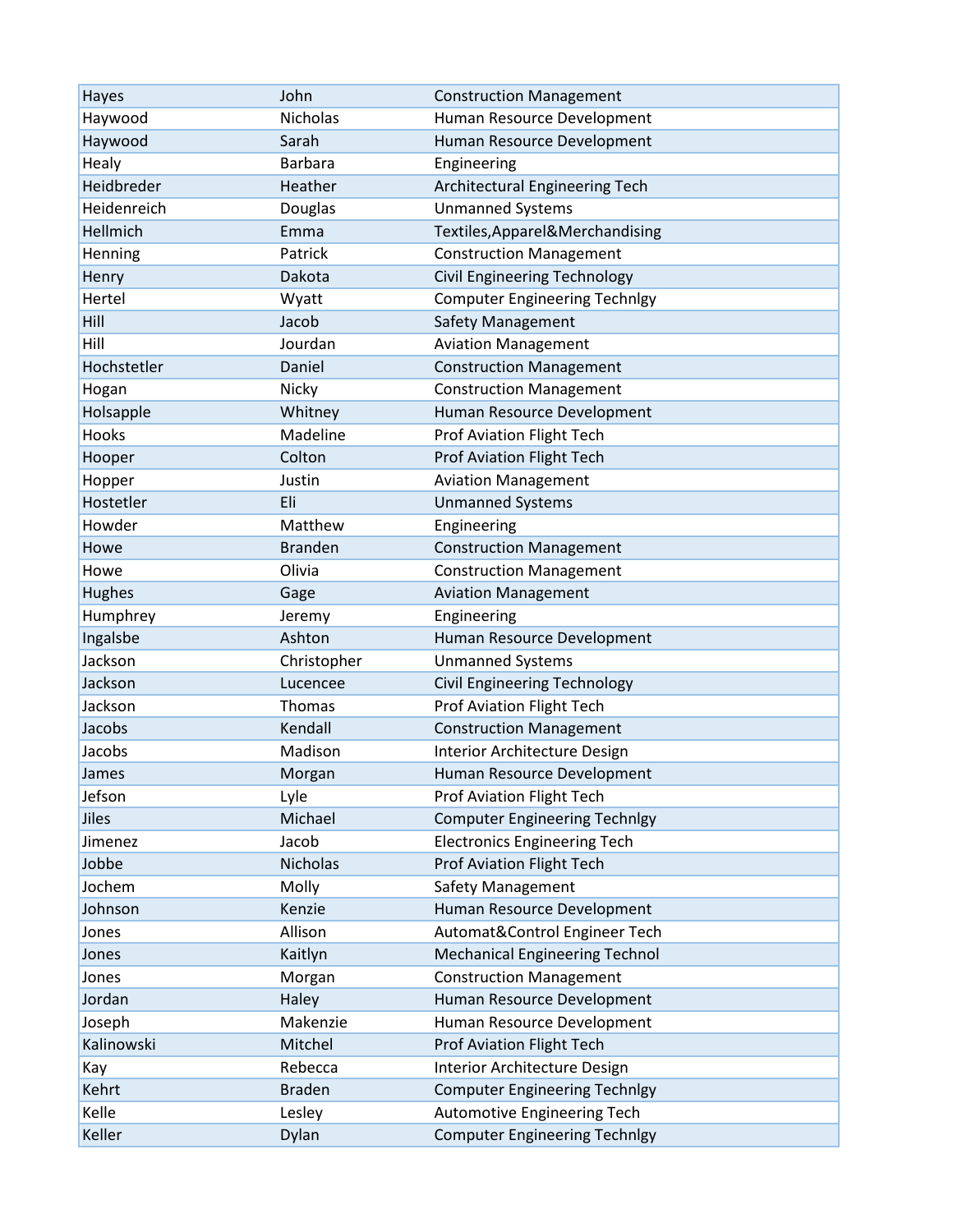| Kerlegrand        | Peterson       | <b>Aviation Management</b>            |
|-------------------|----------------|---------------------------------------|
| Kerr              | Austin         | <b>Prof Aviation Flight Tech</b>      |
| Kibler            | Kole           | Automotive Engineering Tech           |
| Kibler            | Wade           | <b>Electronics Engineering Tech</b>   |
| Kiefer-Czaszewicz | <b>Brianna</b> | <b>Electronics Engineering Tech</b>   |
| <b>Kiesel</b>     | Alexis         | Human Resource Development            |
| Kim               | Jun Young      | Prof Aviation Flight Tech             |
| Kippenbrock       | Emily          | Interior Architecture Design          |
| Kippenbrock       | Isabelle       | Human Resource Development            |
| <b>Kist</b>       | Julia          | Automat&Control Engineer Tech         |
| Kluender          | David          | Safety Management                     |
| Koester           | Matthew        | Automat&Control Engineer Tech         |
| Kratky            | Benjamin       | <b>Information Technology</b>         |
| Kurkowski         | Matthew        | <b>Aviation Management</b>            |
| <b>Kusiak</b>     | Elliot         | <b>Computer Engineering Technlgy</b>  |
| LaFayette         | Kendall        | <b>Prof Aviation Flight Tech</b>      |
| Lafayette         | <b>Brady</b>   | Prof Aviation Flight Tech             |
| Lafond            | Aaron          | <b>Mechanical Engineering Technol</b> |
| Lamberth          | Collin         | Civil Engineering Technology          |
| Laraway           | Phillip        | <b>Unmanned Systems</b>               |
| Lawless           | John           | Prof Aviation Flight Tech             |
| Leburg            | Steven         | <b>Information Technology</b>         |
| Lee               | Tyler          | <b>Prof Aviation Flight Tech</b>      |
| Lichtenberger     | Gregory        | Prof Aviation Flight Tech             |
| Linnert           | Gerald         | <b>Information Technology</b>         |
| Linton            | Joshua         | <b>Construction Management</b>        |
| Litherland        | Clarissa       | Human Resource Development            |
| Littlejohn        | Josie          | Textiles, Apparel & Merchandising     |
| Lopez             | Destiny        | Textiles, Apparel & Merchandising     |
| Love              | Jessica        | <b>Unmanned Systems</b>               |
| Lowe              | Rebecca        | Human Resource Development            |
| Maas              | Daniel         | <b>Prof Aviation Flight Tech</b>      |
| Mace              | Trevor         | <b>Mechanical Engineering Technol</b> |
| Mackelburger      | Hailey         | Human Resource Development            |
| Malchiodi         | Amanda         | Interior Architecture Design          |
| Maldonado         | Belen          | Architectural Engineering Tech        |
| Mallory           | Jalen          | <b>Computer Engineering Technlgy</b>  |
| Malone            | Rachel         | <b>Prof Aviation Flight Tech</b>      |
| Marshall          | Corbin         | <b>Information Technology</b>         |
| Marshall          | Elaine         | Packaging Engineering Tech            |
| Martin            | <b>Bailey</b>  | <b>Information Technology</b>         |
| Marvel-Groppenbac | Dylan          | <b>Information Technology</b>         |
| Mascreen          | Rony           | <b>Computer Engineering Technlgy</b>  |
| Mason             | Colleen        | Interior Architecture Design          |
| Matthews          | Hannah         | Interior Architecture Design          |
| Maus              | <b>Brennen</b> | <b>Unmanned Systems</b>               |
| Mazza             | Steven         | <b>Construction Management</b>        |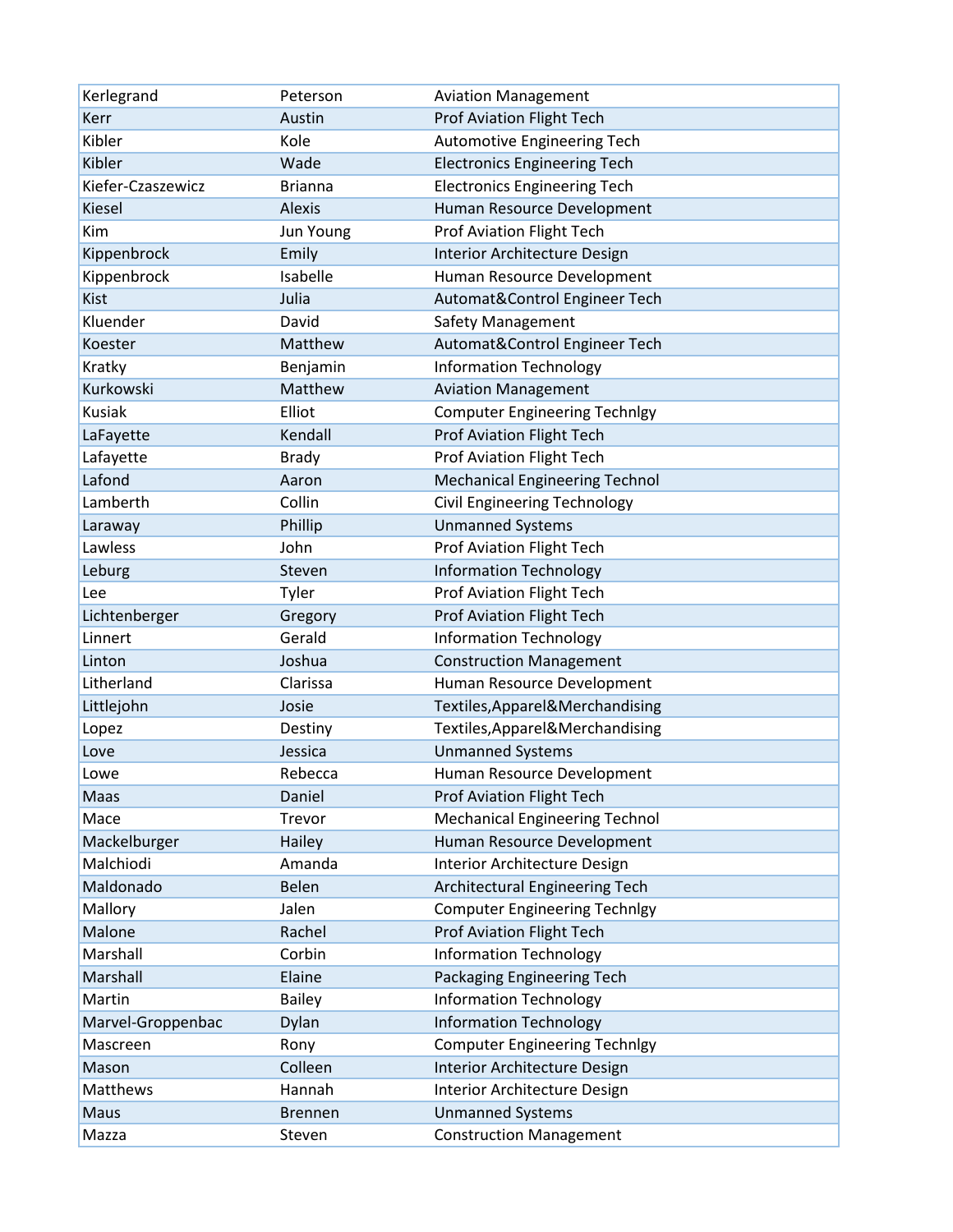| Mboga          | Rachael   | Textiles, Apparel & Merchandising     |
|----------------|-----------|---------------------------------------|
| McCormick      | Preston   | <b>Engineering Technology</b>         |
| McCoy          | Sarah     | Human Resource Development            |
| McCullough     | Justin    | <b>Information Technology</b>         |
| McGovern       | John      | <b>Construction Management</b>        |
| McMullen       | Austin    | <b>Unmanned Systems</b>               |
| McMullen       | Sean      | <b>Aviation Management</b>            |
| McPherron      | Cassandra | <b>Prof Aviation Flight Tech</b>      |
| McWhorter      | Wyatt     | <b>Aviation Management</b>            |
| Meeks          | Kailyn    | Packaging Engineering Tech            |
| Mehringer      | Kendra    | Interior Architecture Design          |
| Mershon        | Casey     | <b>Information Technology</b>         |
| <b>Miles</b>   | Matthew   | <b>Construction Management</b>        |
| Millard        | Nathan    | Safety Management                     |
| Millen         | Lucas     | <b>Prof Aviation Flight Tech</b>      |
| Miller         | Kacie     | Textiles, Apparel & Merchandising     |
| Miller         | Kevin     | <b>Mechanical Engineering Technol</b> |
| Miller         | Matthew   | <b>Construction Management</b>        |
| Molenaar       | Dylan     | <b>Safety Management</b>              |
| Moody          | Garrett   | <b>Mechanical Engineering Technol</b> |
| Morgan         | Taylor    | Safety Management                     |
| Morris         | Emily     | Safety Management                     |
| <b>Morris</b>  | Jackson   | <b>Prof Aviation Flight Tech</b>      |
| Morton         | Haley     | Human Resource Development            |
| Mourey         | Noah      | Prof Aviation Flight Tech             |
| Muehl          | Abigail   | Textiles, Apparel & Merchandising     |
| <b>Muller</b>  | Heidi     | <b>Mechanical Engineering Technol</b> |
| Murrmann       | Noah      | Prof Aviation Flight Tech             |
| Mussche        | Karsyn    | <b>Prof Aviation Flight Tech</b>      |
| <b>Myers</b>   | Ethan     | <b>Prof Aviation Flight Tech</b>      |
| <b>Neeley</b>  | Sarah     | Human Resource Development            |
| Nelson         | Hayden    | <b>Aviation Management</b>            |
| Nemeth         | Logan     | <b>Mechanical Engineering Technol</b> |
| Neumann        | Jaymz     | Architectural Engineering Tech        |
| <b>Newkirk</b> | Cody      | Human Resource Development            |
| Nichols        | Philip    | Prof Aviation Flight Tech             |
| <b>Nickens</b> | Steven    | <b>Aviation Management</b>            |
| Nolan          | Zachary   | <b>Unmanned Systems</b>               |
| Nussel         | Jacob     | Automat&Control Engineer Tech         |
| Oetjen         | Vance     | <b>Mechanical Engineering Technol</b> |
| Ohene          | Elinam    | <b>Electronics Engineering Tech</b>   |
| Okogbenin      | Paul      | <b>Civil Engineering Technology</b>   |
| Olson          | Kamrie    | Interior Architecture Design          |
| Orbin          | Jacob     | Prof Aviation Flight Tech             |
| Orozco Rojas   | Joshua    | <b>Construction Management</b>        |
| Oye            | Carter    | <b>Construction Management</b>        |
| Oyedele        | Hameed    | <b>Construction Management</b>        |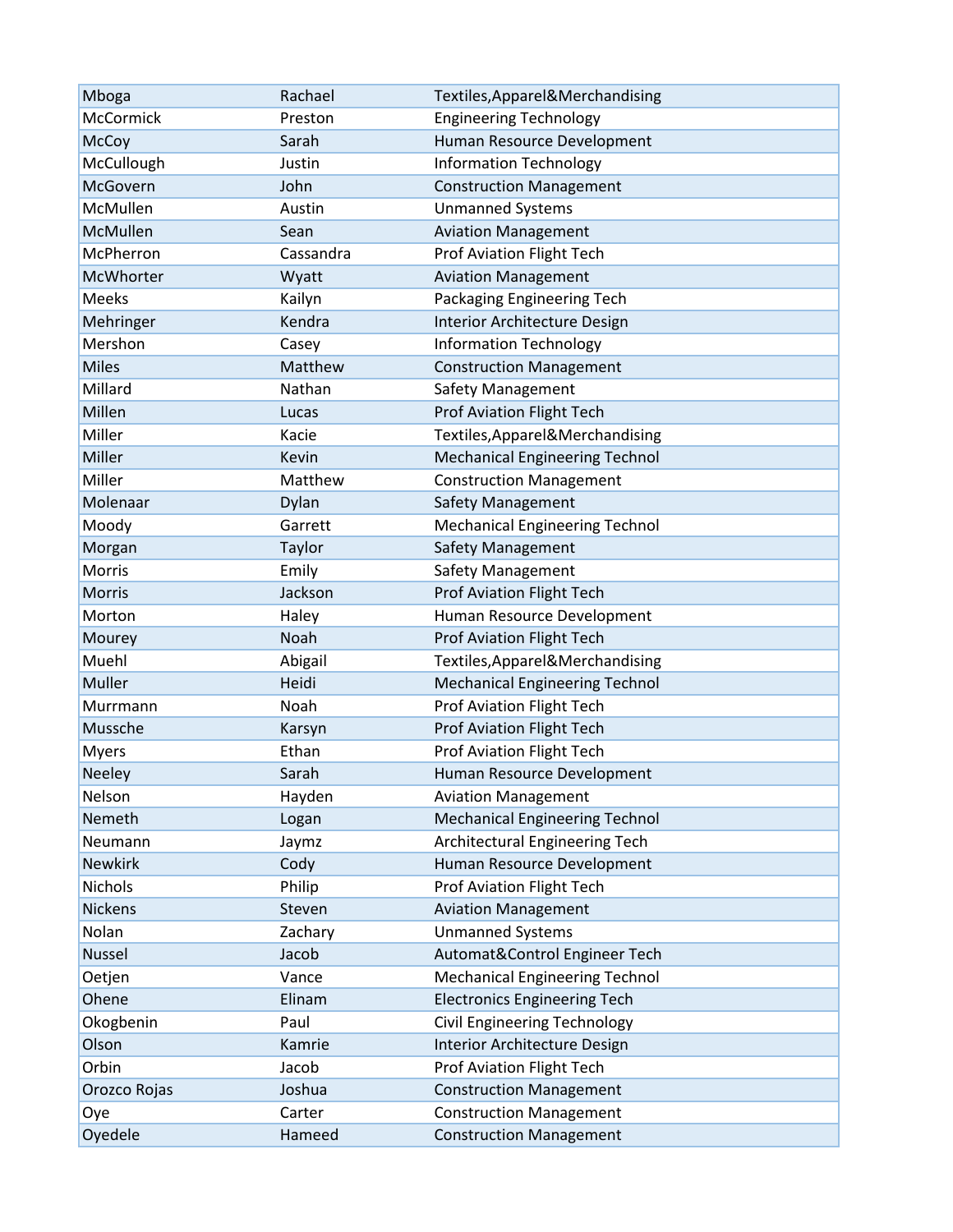| Parker      | Cynthia        | Human Resource Development            |
|-------------|----------------|---------------------------------------|
| Parr        | Cameron        | Packaging Engineering Tech            |
| Paulsen     | Cody           | Prof Aviation Flight Tech             |
| Pearson     | Kyler          | <b>Prof Aviation Flight Tech</b>      |
| Pecor       | Lucas          | <b>Construction Management</b>        |
| Petry       | Eric           | <b>Adult &amp; Career Education</b>   |
| Pfaffmann   | Drew           | Prof Aviation Flight Tech             |
| Phares      | Gage           | <b>Prof Aviation Flight Tech</b>      |
| Phillippi   | Rhanada        | <b>Adult &amp; Career Education</b>   |
| Pittman     | lan            | <b>Aviation Management</b>            |
| Pollard     | Logan          | <b>Construction Management</b>        |
| Porter      | Jacob          | <b>Information Technology</b>         |
| Porter      | John           | <b>Construction Management</b>        |
| Posey       | Jamatheia      | <b>Adult &amp; Career Education</b>   |
| Powell      | Dylan          | <b>Unmanned Systems</b>               |
| Prado       | Miguel         | <b>Aviation Management</b>            |
| Prindiville | Grant          | Automotive Engineering Tech           |
| Pruitt      | Joshua         | Engineering                           |
| Purtee      | Quinn          | <b>Information Technology</b>         |
| Radcliff    | Ethan          | <b>Aviation Management</b>            |
| Rafidison   | Anjara         | Architectural Engineering Tech        |
| Ragle       | Trevor         | <b>Information Technology</b>         |
| Rambo       | Sierra         | Textiles, Apparel & Merchandising     |
| Ranard      | Ty             | Safety Management                     |
| Rathz       | Skylar         | Human Resource Development            |
| Ratliff     | Tyler          | Automat&Control Engineer Tech         |
| Ray         | Jacob          | <b>Computer Engineering Technlgy</b>  |
| Raymann     | <b>Bailey</b>  | Interior Architecture Design          |
| Reed        | Evelyn         | <b>Prof Aviation Flight Tech</b>      |
| Reyes       | Iveth          | Architectural Engineering Tech        |
| Richard     | Ryan           | Automat&Control Engineer Tech         |
| Ricketts    | David          | <b>Mechanical Engineering Technol</b> |
| Rider       | <b>Brian</b>   | Technology                            |
| Rincker     | Austin         | <b>Electronics Engineering Tech</b>   |
| Ripperdan   | Jordan         | <b>Prof Aviation Flight Tech</b>      |
| Robbins     | Logan          | <b>Information Technology</b>         |
| Rogers      | Devin          | <b>Prof Aviation Flight Tech</b>      |
| Romero      | Eric           | Architectural Engineering Tech        |
| Rowland     | Tanner         | <b>Information Technology</b>         |
| Ruckoldt    | Christopher    | <b>Unmanned Systems</b>               |
| Rudolph     | Jake           | <b>Construction Management</b>        |
| Ruhe        | Isaac          | <b>Information Technology</b>         |
| Rupska      | <b>Brandon</b> | <b>Information Technology</b>         |
| Rupska      | Dane           | <b>Unmanned Systems</b>               |
| Sager       | Andrew         | <b>Unmanned Systems</b>               |
| Sannan      | Abdulmajeed    | Prof Aviation Flight Tech             |
| Sargent     | Kiel           | <b>Construction Management</b>        |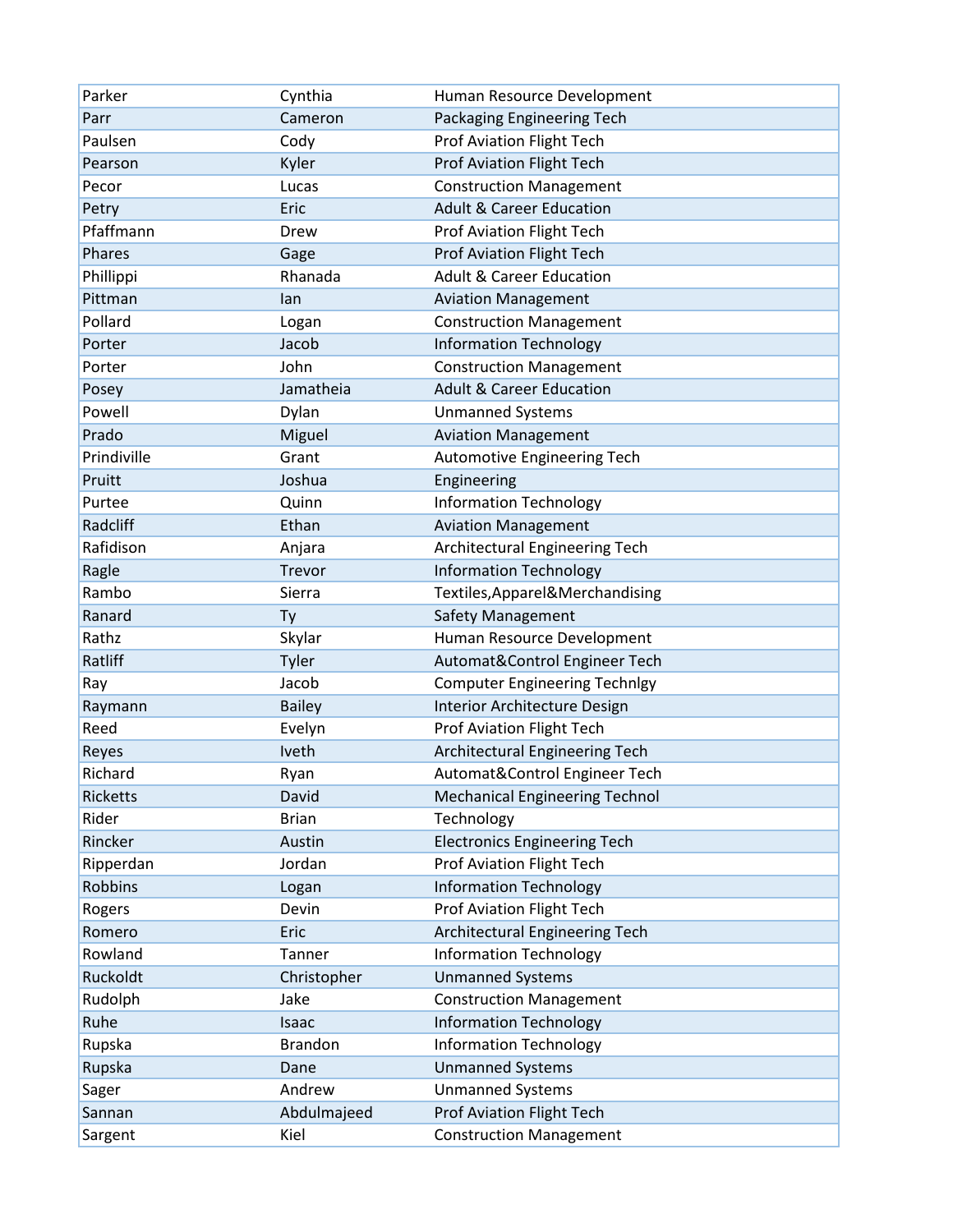| Schitter       | Cameron         | <b>Information Technology</b>        |
|----------------|-----------------|--------------------------------------|
| Schmidt        | Marisa          | Human Resource Development           |
| Schnaiter      | Gabriella       | Textiles, Apparel & Merchandising    |
| Schoettmer     | Meghann         | <b>Construction Management</b>       |
| Schroering     | Alexander       | <b>Prof Aviation Flight Tech</b>     |
| Schuetter      | Ben             | <b>Prof Aviation Flight Tech</b>     |
| Schwartz       | Kathryn         | <b>Construction Management</b>       |
| Scofield       | Michael         | <b>Unmanned Systems</b>              |
| Scott          | <b>Nicholas</b> | <b>Unmanned Systems</b>              |
| Seber          | Andrew          | <b>Unmanned Systems</b>              |
| Seib           | Lauren          | Human Resource Development           |
| <b>Sellers</b> | Aerial          | Textiles, Apparel & Merchandising    |
| Sharp          | Nina            | <b>Engineering Technology Mgt</b>    |
| Shepard        | Benjamin        | Prof Aviation Flight Tech            |
| Sherer         | Collin          | Engineering                          |
| Sherwood       | Allison         | Packaging Engineering Tech           |
| Shew           | Mason           | <b>Safety Management</b>             |
| Shingleton     | Jessica         | Human Resource Development           |
| Shockome       | <b>Bailey</b>   | <b>Unmanned Systems</b>              |
| Short          | Glenn           | <b>Construction Management</b>       |
| Sickmeier      | Mackenzie       | Interior Architecture Design         |
| Sisson         | Samuel          | Packaging Engineering Tech           |
| Smith          | <b>Brian</b>    | <b>Computer Engineering Technlgy</b> |
| Smith          | Colin           | <b>Aviation Management</b>           |
| Smith          | Haley           | Interior Architecture Design         |
| Smith          | Riley           | <b>Electronics Engineering Tech</b>  |
| Smith          | Stacia          | <b>Aviation Management</b>           |
| Smithson       | <b>Blake</b>    | <b>Unmanned Systems</b>              |
| Snowden        | JeLisa          | Human Resource Development           |
| Song           | Junsuh          | <b>Aviation Management</b>           |
| Southard       | Jessica         | <b>Adult &amp; Career Education</b>  |
| Spahn          | Matthew         | <b>Computer Engineering Technlgy</b> |
| Spence         | Paige           | Textiles, Apparel & Merchandising    |
| Spiller        | Nia             | <b>Prof Aviation Flight Tech</b>     |
| Spree          | Kyle            | <b>Construction Management</b>       |
| Stefoski       | Nikola          | <b>Prof Aviation Flight Tech</b>     |
| Stepp          | Damon           | <b>Adult &amp; Career Education</b>  |
| Stinson        | Amber           | Interior Architecture Design         |
| Stoltz         | Paige           | Human Resource Development           |
| Stordy         | Thomas          | <b>Aviation Management</b>           |
| Stovall        | Kenneth         | <b>Aviation Management</b>           |
| Streeter       | Megan           | <b>Adult &amp; Career Education</b>  |
| Strong         | Jared           | <b>Unmanned Systems</b>              |
| Stumpf         | Sara            | <b>Prof Aviation Flight Tech</b>     |
| Sullivan       | Jordan          | Architectural Engineering Tech       |
| Sweet          | Austin          | <b>Aviation Management</b>           |
| Swenson        | <b>Nicholas</b> | Automotive Engineering Tech          |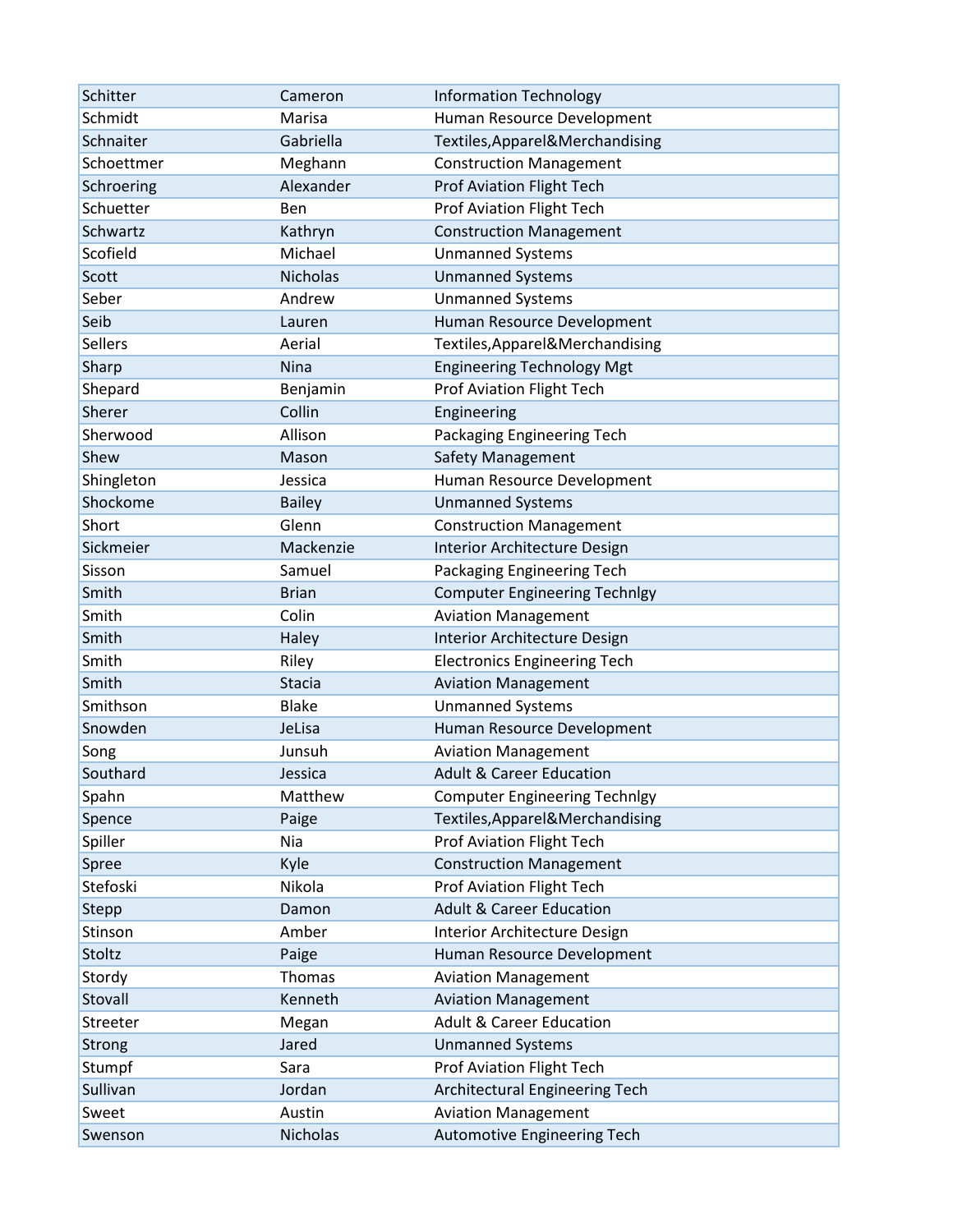| <b>Tague</b>    | Hayley       | <b>Mechanical Engineering Technol</b> |
|-----------------|--------------|---------------------------------------|
| <b>Talley</b>   | David        | <b>Construction Management</b>        |
| Taylor          | <b>Brady</b> | <b>Aviation Management</b>            |
| Thacker         | Ricky        | <b>Adult &amp; Career Education</b>   |
| Tharp           | Zackary      | <b>Electronics Engineering Tech</b>   |
| Thomas          | Liam         | <b>Aviation Management</b>            |
| Thurman         | Isaiah       | <b>Aviation Management</b>            |
| <b>Tisdale</b>  | Michael      | Technology&Engineering Educ           |
| Trenum          | Brooklyn     | <b>Computer Engineering Technlgy</b>  |
| Tribby          | Cyrus        | <b>Unmanned Systems</b>               |
| Van Liew        | Jessica      | Interior Architecture Design          |
| VanCleave       | Christopher  | <b>Mechanical Engineering Technol</b> |
| Vander Zee      | Kayla        | Interior Architecture Design          |
| VandeVelde      | Amy          | Packaging Engineering Tech            |
| Vanwey          | Keaton       | <b>Construction Management</b>        |
| Varble          | Kara         | Human Resource Development            |
| Vega            | Wyatt        | <b>Mechanical Engineering Technol</b> |
| Vertelney       | Benjamin     | <b>Prof Aviation Flight Tech</b>      |
| <b>Vicars</b>   | Jacob        | <b>Aviation Management</b>            |
| Vo              | Hoangthevinh | <b>Aviation Management</b>            |
| Vogel           | Allison      | Human Resource Development            |
| Vondohlen       | Cierra       | <b>Construction Management</b>        |
| Wagner          | Garrett      | <b>Information Technology</b>         |
| Walk            | Ethan        | Automat&Control Engineer Tech         |
| Walker          | <b>Brett</b> | <b>Computer Engineering Technlgy</b>  |
| Walker          | Katelynn     | <b>Unmanned Systems</b>               |
| Ward            | Jarrod       | <b>Construction Management</b>        |
| Washington      | Jordan       | <b>Adult &amp; Career Education</b>   |
| Watson          | Jessica      | Architectural Engineering Tech        |
| Webster         | Jeffrey      | <b>Aviation Management</b>            |
| Weidner         | Hunter       | <b>Electronics Engineering Tech</b>   |
| Wells           | Anthony      | <b>Adult &amp; Career Education</b>   |
| Wermert         | Kelsey       | Interior Architecture Design          |
| Werner          | Nathan       | <b>Unmanned Systems</b>               |
| West            | Cameron      | <b>Mechanical Engineering Technol</b> |
| Wewe            | Matthew      | <b>Construction Management</b>        |
| Weyer           | Addison      | <b>Prof Aviation Flight Tech</b>      |
| Wheeler         | Michael      | Architectural Engineering Tech        |
| Wheeler         | Nicholas     | <b>Aviation Management</b>            |
| Whitehouse      | Callan       | <b>Safety Management</b>              |
| Whitman         | Seth         | Human Resource Development            |
| Whitner         | Tyson        | <b>Prof Aviation Flight Tech</b>      |
| <b>Williams</b> | Faith        | Textiles, Apparel & Merchandising     |
| Wilson          | Michael      | <b>Construction Management</b>        |
| Wolf            | Kyle         | <b>Unmanned Systems</b>               |
| Woodward        | Andra        | Prof Aviation Flight Tech             |
| Wyatt           | Logan        | <b>Construction Management</b>        |